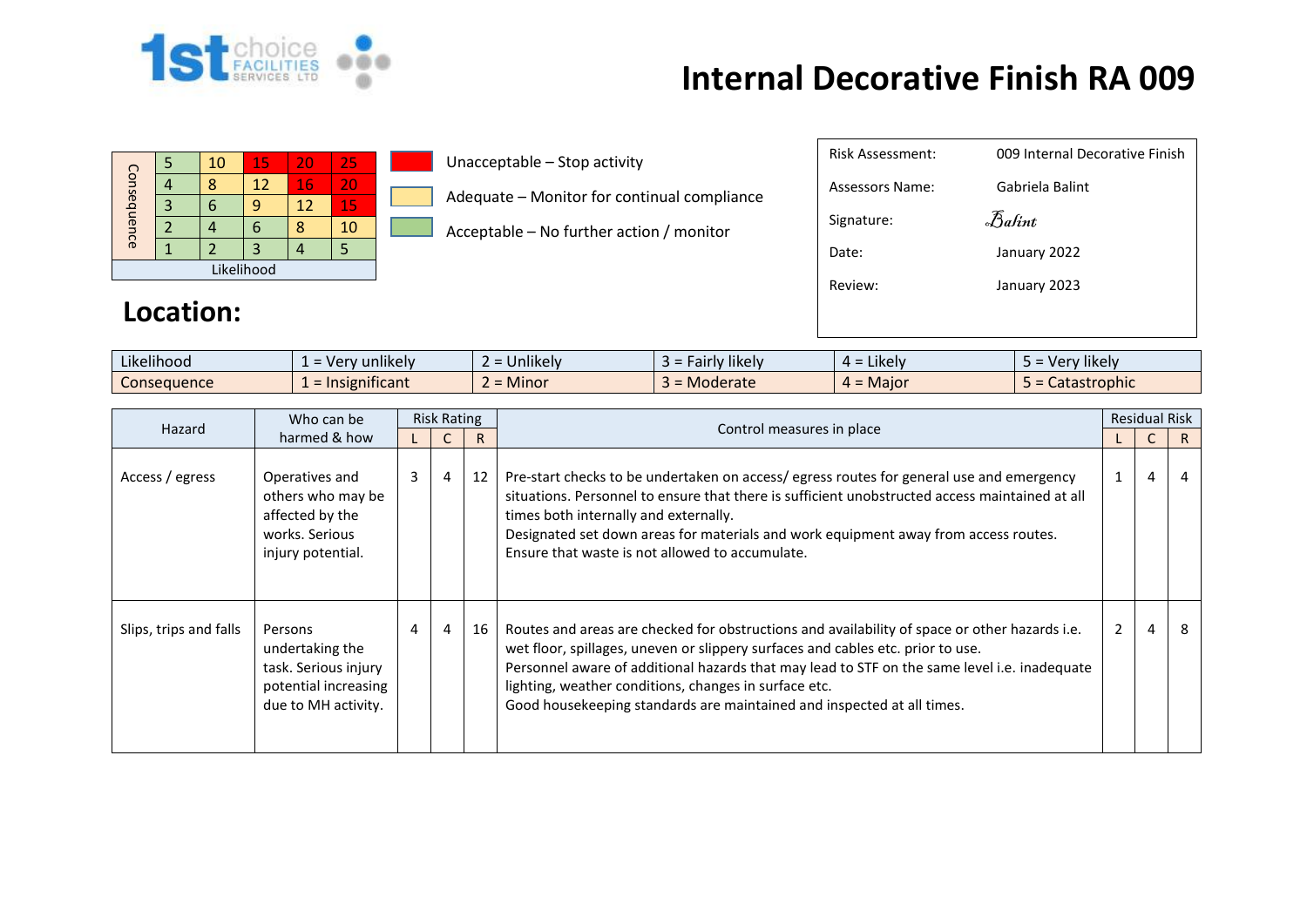

## **Internal Decorative Finish RA 009**

| Manual handling                                              | <b>Operatives</b><br>undertaking<br>manual handling<br>tasks at risk of<br>musculoskeletal<br>injuries. | 3 | $\overline{4}$ | 12 | All persons are trained in manual handling and follow training and instruction given including<br>use of Task, individual, load and environment (TILE) methodology. Personnel are instructed<br>to use mechanical assistance wherever practically possible.<br>Loads are broken down as far as is reasonably practicable and team lifting employed where<br>necessary.<br>Where larger or uncommon loads are involved, a specific manual handling assessment will<br>be required.<br>Correct storage of items taken into consideration | $2^{\circ}$  | $\overline{a}$ | 8              |
|--------------------------------------------------------------|---------------------------------------------------------------------------------------------------------|---|----------------|----|----------------------------------------------------------------------------------------------------------------------------------------------------------------------------------------------------------------------------------------------------------------------------------------------------------------------------------------------------------------------------------------------------------------------------------------------------------------------------------------------------------------------------------------|--------------|----------------|----------------|
| Work at height                                               | Operatives and<br>others who may be<br>affected. Potential<br>for serious injury /<br>fatality.         | 3 | 5 <sup>1</sup> | 15 | All personnel to use supplied access equipment only ensuring that the EN131 steps / ladders<br>are fully opened and set up as per manufacturers instructions and training given. Steps /<br>ladders to be always maintained in a clean and clear condition. Steps / ladders to be tagged<br>to demonstrate compliance with inspection requirements. The use of additional equipment<br>(i.e. towers / scaffold MEWP etc) is prohibited unless accompanied by separate RA.                                                              | $\mathbf{1}$ | 5              | 5              |
| Use of hand tools                                            | Operatives and<br>others who may be<br>affected by the<br>works. Minor injury<br>potential              | 3 | 3              | 9  | All tooling is checked prior to use to ensure it is fit for the intended purpose. Brushes and<br>rollers to be bagged when not in use and cleaned in water off site unless otherwise agreed.<br>Personnel to ensure handles remain free from paint / oils etc. Any tool found to be damaged<br>to be removed from site.                                                                                                                                                                                                                | $\mathbf{1}$ | 3              | 3              |
| Contact with<br>substances<br>hazardous to health<br>(COSHH) | Operatives and<br>others who may be<br>affected. Potential<br>for minor irritation.                     | 4 | $\overline{2}$ | 8  | All substances used on site are accompanied by the necessary COSHH assessment detailing<br>control measures for use in an emergency, storage and other requirements.<br>When rubbing down surfaces, personnel are to wear respiratory protection (FFP1 dust mask<br>minimum) and ensure others are aware of and protected from the hazard.                                                                                                                                                                                             | $\mathbf{2}$ | 2              | $\overline{a}$ |